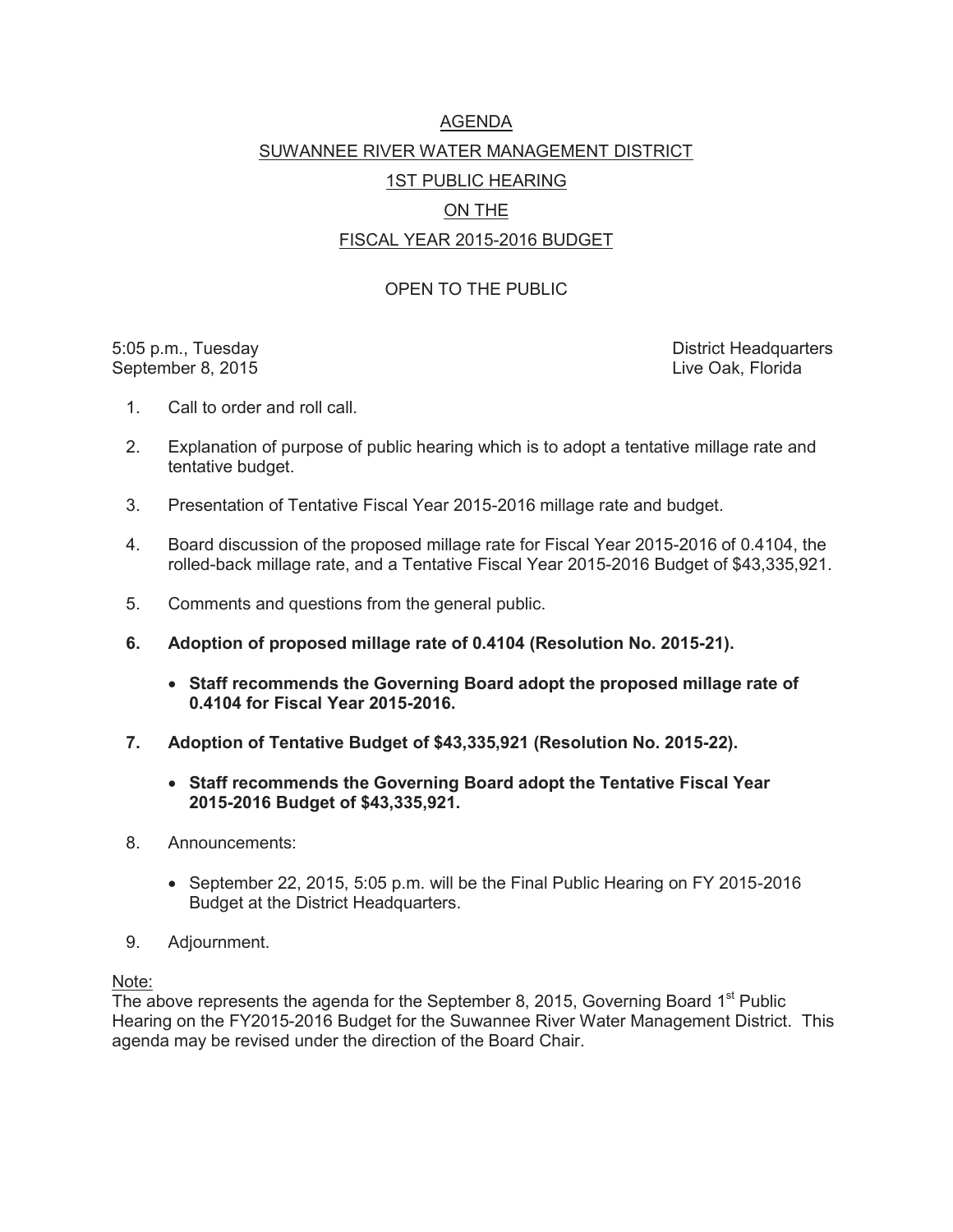#### MEMORANDUM

- TO: Governing Board
- FROM: Carlos D. Herd, P.G. Interim Executive Director
- DATE: August 28, 2015
- RE: Adoption of Resolution No. 2015-21, Tentative Millage Rate for Fiscal Year 2015- 2016 Budget

RECOMMENDATION

# **Staff recommends the Governing Board approve Resolution 2015-21 to adopt a tentative millage rate of 0.4104 for Fiscal Year 2015-2016.**

#### BACKGROUND

The Suwannee River Water Management District is the taxing authority that tentatively proposes to levy the roll-back millage rate of 0.4104 for Fiscal Year 2015-2016 (FY 2016), which is a 0.0 percent change from the roll-back rate. The roll-back millage rate of 0.4104 is based on taxable property values from all the property appraiser's offices within the District.

At the July 14, 2015, Governing Board Meeting the Board approved a proposed roll-back millage rate of 0.4104 for FY 2016, a Tentative Budget of \$43,335,921 and authorized staff to notify the property appraisers for all the counties within the District.

The Tentative FY 2016 millage rate and budget has been developed in accordance with the budget guidelines set forth by the Governing Board. Also, staff has worked in cooperation with the Governor's Office and Legislature to ensure adequate fiscal resources are available to effectively implement our core mission. This tentative millage rate and budget was developed in keeping with statutory provisions and direction provided by the Governor's Office, the Florida Legislature, and the Florida Department of Environmental Protection.

The final public hearing is scheduled for September 22, 2015, at 5:05 p.m. at the District's office located at 9225 CR 49, Live Oak, Florida.

SM/rl **Attachment**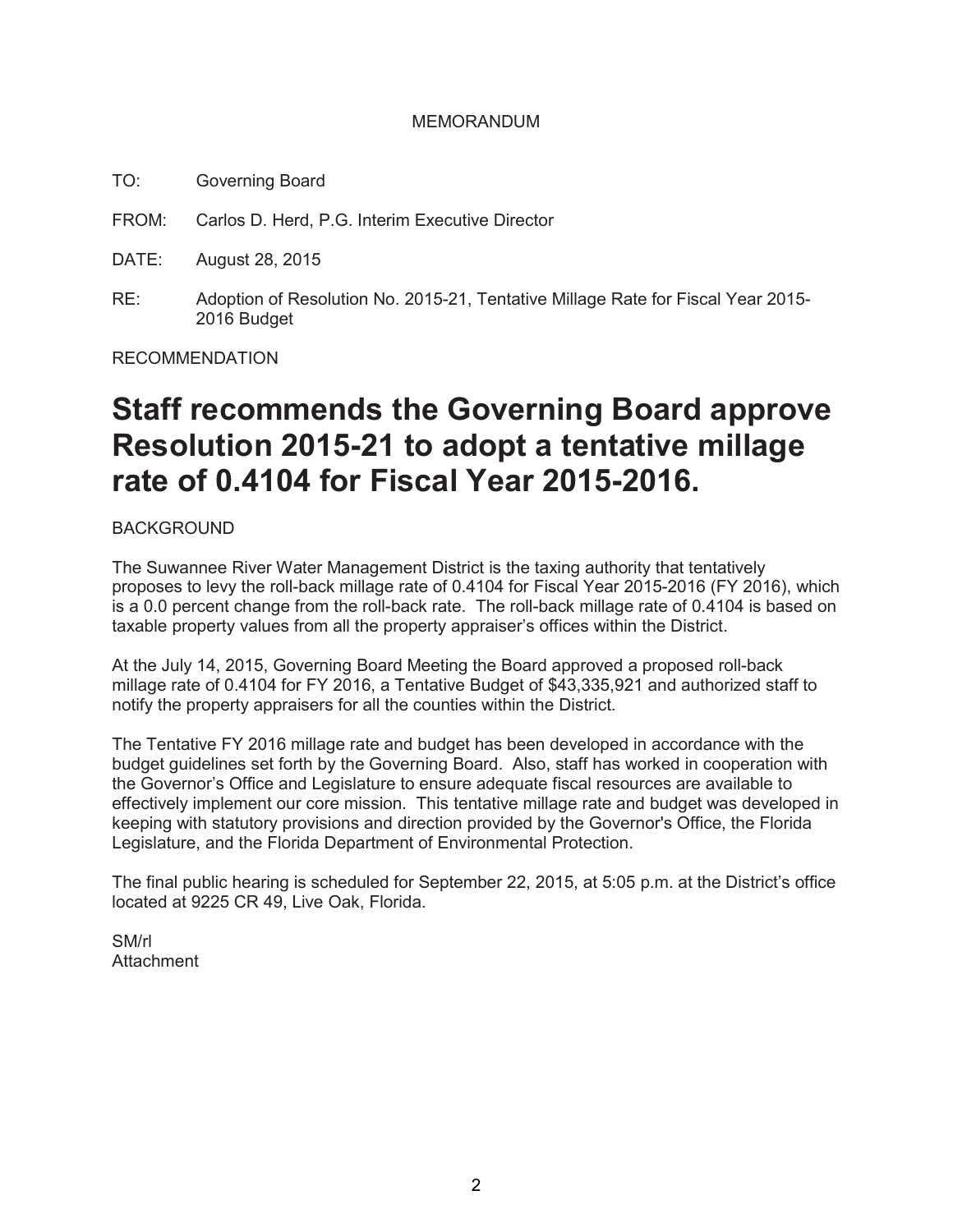#### **SUWANNEE RIVER WATER MANAGEMENT DISTRICT RESOLUTION NUMBER 2015-21**

#### **ADOPTION OF TENTATIVE MILLAGE RATE FOR FISCAL YEAR 2015-2016**

**WHEREAS,** the Governing Board of the Suwannee River Water Management District (District) by authority of Article VII, Section 9(b) of the Florida Constitution, and Chapters 200 and 373, Florida Statutes, is authorized to levy ad valorem taxes on taxable property within the District: and

 **WHEREAS,** the ensuing fiscal year of the District shall extend the period beginning October 1, 2015, and ending September 30, 2016; and

**WHEREAS,** the Governing Board of the District has determined that a tentative millage rate as provided for in Sections 200.065, 373.503 and 373.536, Florida Statutes, is necessary to provide funds for the tentative budgeted expenditures of the District for Fiscal Year 2015-2016 and should be levied in the amount set forth herein; and

**WHEREAS,** notices of proposed property taxes, advising of date, time, and place of the first public budget hearing, were prepared and transmitted, pursuant to Section 200.065, Florida Statutes, by the county property appraisers of each county within the District; and

**WHEREAS,** the first public hearing on the tentative millage rate and budget was held by the Governing Board of the District at 9925 County Road 49, Live Oak, Florida, on September 8, 2015, commencing at 5:05 p.m. as provided in the notice, at which the name of the taxing authority, the rolled-back rate, the percentage of change from the rolled-back rate, and the millage rate to be levied were publicly announced, and the general public was allowed to ask questions and speak prior to the adoption of any measures.

**THEREFORE, BE IT RESOLVED;** by the Governing Board of the Suwannee River Water Management District that:

- 1. That there is adopted and tentatively levied a millage rate, as provided for in Sections 373.503 and 373.536, Florida Statutes, at the rolled-back rate, for Fiscal Year 2015-2016, to be assessed on the tax rolls for the year 2015, for the purpose of levying a uniform ad valorem tax on all taxable property in the counties within the District as certified by the county property appraisers pursuant to Section 200.065, Florida Statutes, excluding lands held by the Trustees of the Internal Improvement Trust Fund to the extent specified in Section 373.543, Florida Statutes.
- 2. The Fiscal Year 2015-2016 tentative millage rate of 0.4104 is equal to the rolledback rate of 0.4104 mills.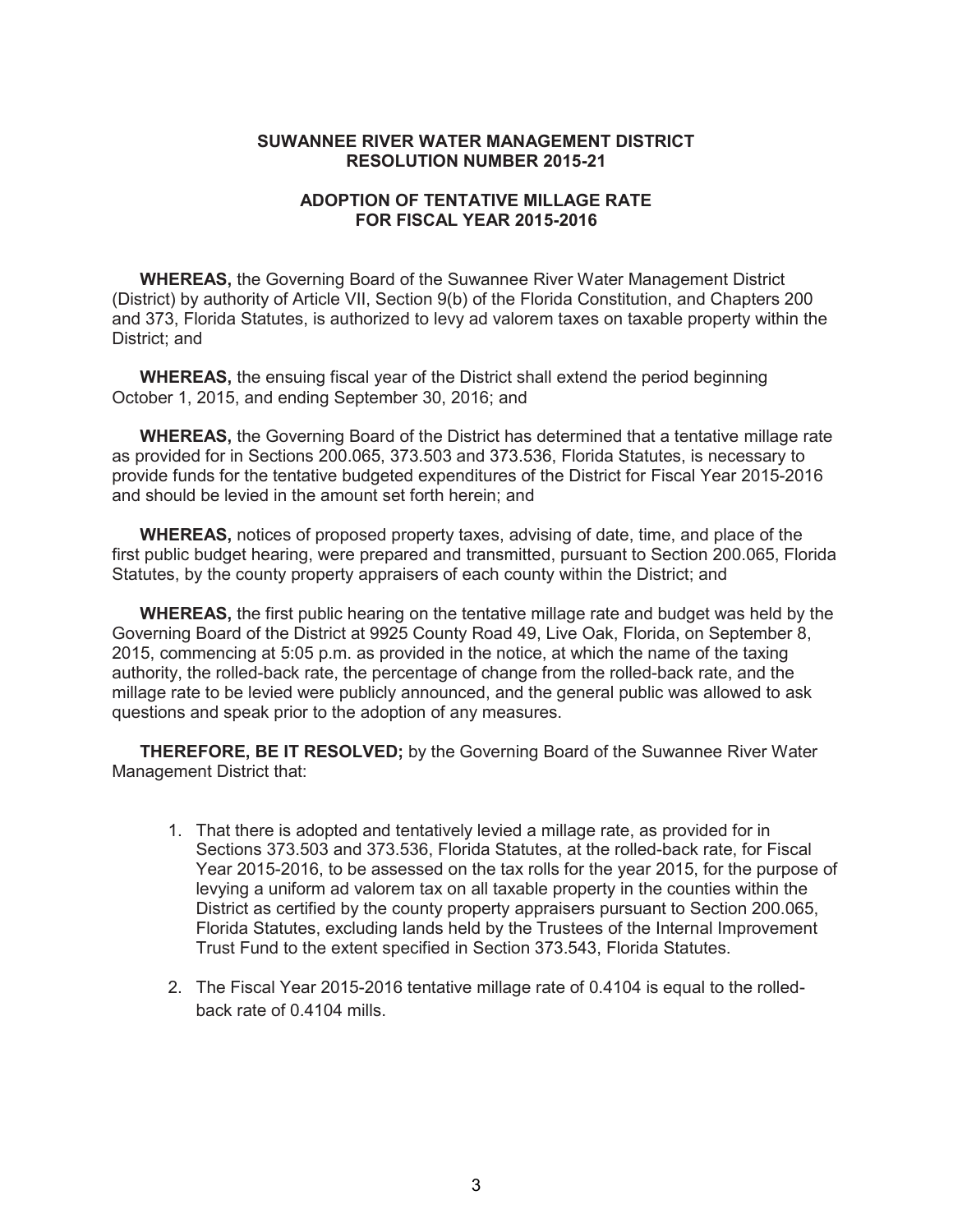**RESOLUTION NUMBER 2015-21 Page 2** 

**PASSED AND ADOPTED THIS 8TH DAY OF SEPTEMBER, 2015.**

#### **SUWANNEE RIVER WATER MANAGEMENT DISTRICT BY ITS GOVERNING BOARD**

#### **MEMBERS OF THE BOARD:**

**DON QUINCEY, CHAIR ALPHONAS ALEXANDER, VICE CHAIR VIRGINIA H. JOHNS, SECRETARY/TREASURER KEVIN W. BROWN GEORGE M. COLE GARY JONES VIRGINIA SANCHEZ RICHARD SCHWAB BRADLEY WILLIAMS** 

**ATTEST:**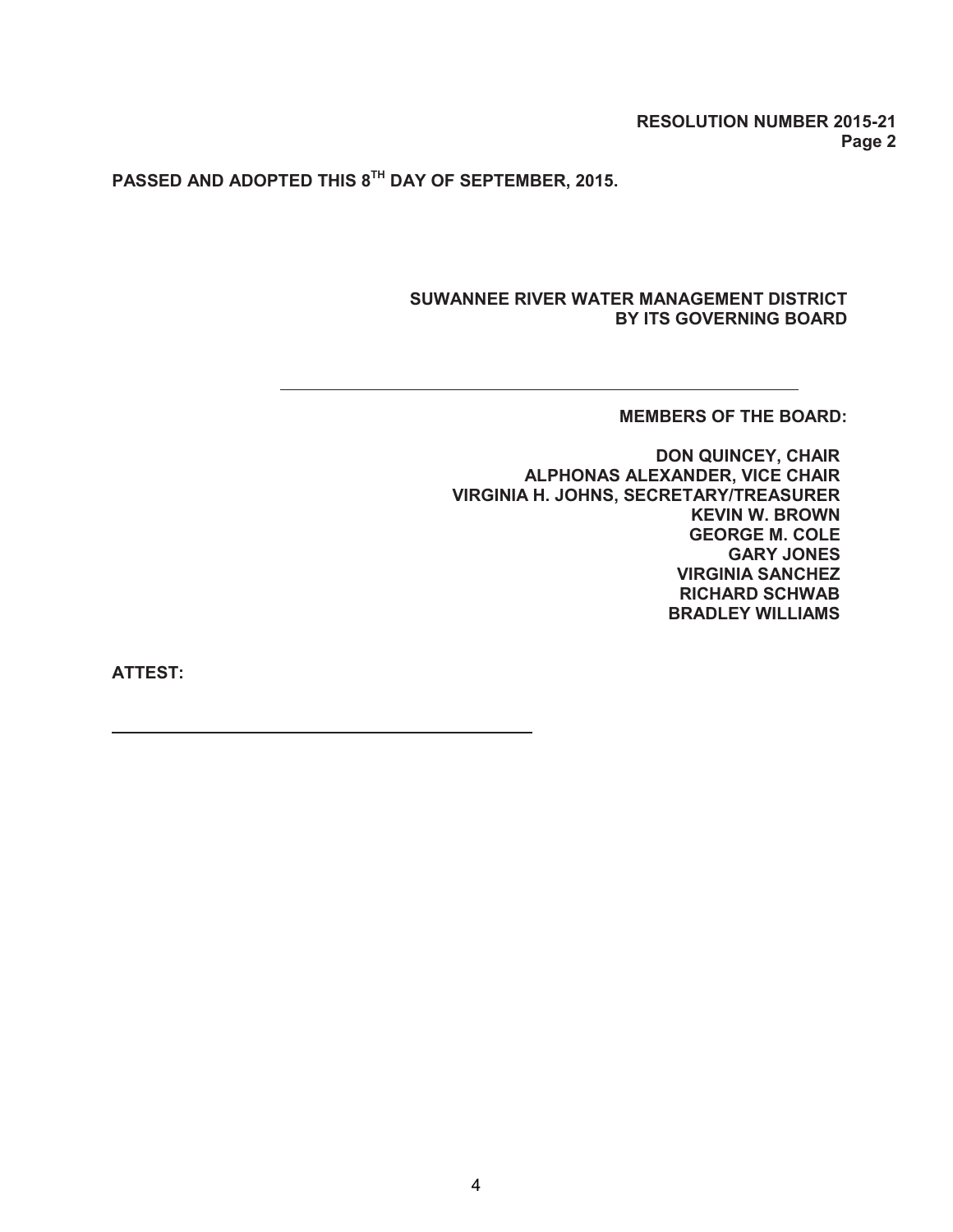#### MEMORANDUM

TO: Governing Board

FROM: Carlos D. Herd, P.G. Interim Executive Director

DATE: August 28, 2015

RE: Adoption of Resolution No. 2015-22, Tentative Budget for Fiscal Year 2015-2016

RECOMMENDATION

# **Staff recommends the Governing Board approve Resolution 2015-22 to adopt a Tentative Budget of \$43,335,921 for Fiscal Year 2015-2016**

BACKGROUND

At the July 14, 2015 Governing Board Meeting the Board approved a Tentative Fiscal Year 2015-2016 (FY 2016) Budget of \$43,335,921 and a proposed roll-back millage rate of 0.4104. The Tentative FY 2016 Budget has been developed in accordance with the budget guidelines set forth by the Governing Board. Also, staff has worked in cooperation with the Governor's Office and Legislature to ensure adequate fiscal resources are available to effectively implement our core mission. This budget was developed in keeping with statutory provisions and direction provided by the Governor's Office, the Florida Legislature, and the Florida Department of Environmental Protection.

The following is a summary of the Tentative FY 2016 Budget and program highlights.

#### **Budget Summary:**

The FY 2016 Tentative Budget represents a standardized approach to budgeting and fiscal responsibility. It reflects the District's effort to prudently address core mission responsibilities that consist of water quality, water supply, flood protection, and natural systems in accordance with Governing Board priorities, Legislative directives, adopted Minimum Flows and Levels schedule, the District's 2010 Water Resource Assessment, and the District's Strategic Plan.

The FY 2016 Tentative Budget is \$43,335,921 and supports the District's water supply, water quality, flood protection, and natural systems responsibilities. The Tentative Budget proposes to reduce the existing millage rate of 0.4141 to the roll-back rate of 0.4104. The Tentative Budget includes \$5,580,000 in projected ad valorem revenue and \$20,105,463 in reserves for agricultural and local government cost-share projects, springs protection and restoration projects, water supply planning, water resource development projects, water quality improvement projects, and natural systems projects.

The Tentative Budget also includes FY 2016 State appropriations of \$3,917,909 for water supply protection and development activities, minimum flows and levels program, water quality improvement projects, operational activities and regulatory initiatives. Additionally, the Tentative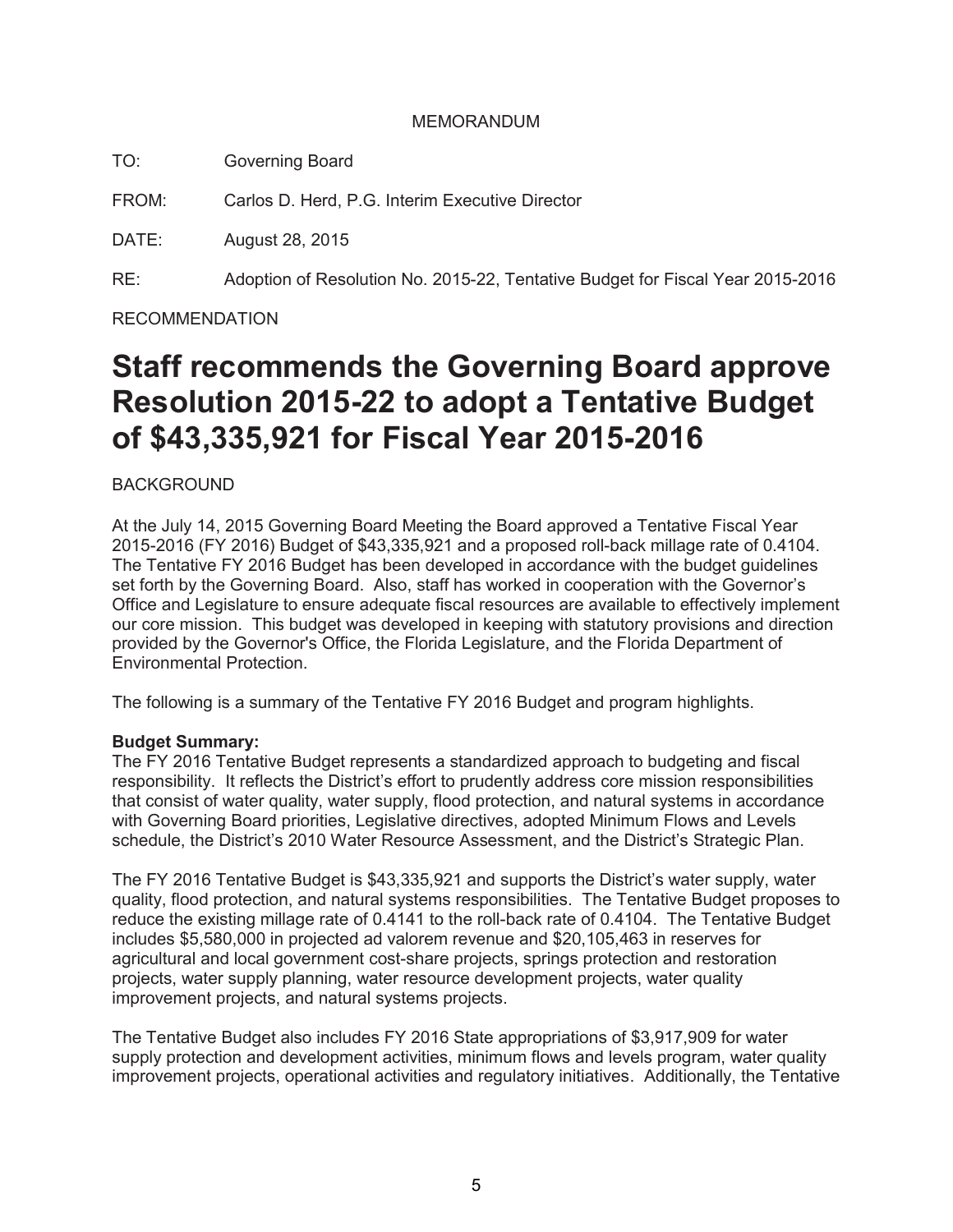Budget includes \$5,030,000 for seven new springs protection and restoration grants. Approximately 57% of the District's budget is allocated to springs protection and restoration.

The Tentative Budget also has \$1,020,000 from a Federal grants for implementation of the Federal Emergency Management Agency's Risk Map program to deliver quality data that increases public awareness and to reduce future flooding vulnerability.

The fund reserves are consistent with Governmental Accounting Standard Board's budgeting standards. The bulk of the reserve funds will be spent down over a five-year period to support core mission projects and cost-share programs that benefit the citizens and resources of the District.

The Tentative FY 2016 Budget reflects a Full-Time Equivalent (FTE) work force of 68 employees and two student intern positions. The District does not have any OPS or contingent worker positions.

#### **Program Highlights:**

- Establishing minimum flows and levels (MFLs) for the Steinhatchee River, Steinhatchee Rise, Steinhatchee TAY76992 Unnamed Spring, Upper Suwannee River, White Spring, Lime Spring, Suwannee Spring, Alapaha Rise, Holton Creek Rise, SUW923973 (Steverson) Spring, SUW1017972 Unnamed Spring, Lake Butler and Lake Hampton;
- Continuing the partnership with the United States Geological Survey (USGS) ) to acquire light detection and ranging (LiDAR) mapping;
- Completing the Ichetucknee Springshed Water Quality Improvement Project that will reduce the City of Lake City's wastewater nutrient loadings to the Ichetucknee River by up to 85 percent;
- Completing the Middle Suwannee River Restoration and Aquifer Recharge Project that will rehydrate roughly 1,500 acres of ponds and 4,000 acres of wetlands in Mallory Swamp, enhance flow for springs along the Middle Suwannee River Basin, and recharge the aquifer increasing groundwater supplies helping both agriculture and domestic water users throughout the area;
- Continuing spring grants for the Advanced Nutrient Management through Center Pivots, Improved Conservation and Nutrient Optimization of Dairy Wastewater, and Improved Water Conservation through Center Pivots to improve water quality; and
- Implementing seven new springs grants to protect and improve flow and quality.

The Tentative FY 2016 Budget will enable the District to protect our water resources for the benefit of our citizens and natural systems while lessening the burden on taxpayers and establishing a high level of public service. The Tentative Budget documents our commitment to implement cost efficiencies and enhance existing programs. We appreciate the input and support of the Governing Board in this process.

The final public hearing is scheduled for September 22, 2015, at 5:05 p.m. at the District's office located at 9225 CR 49, Live Oak, Florida.

SM/rl **Attachment**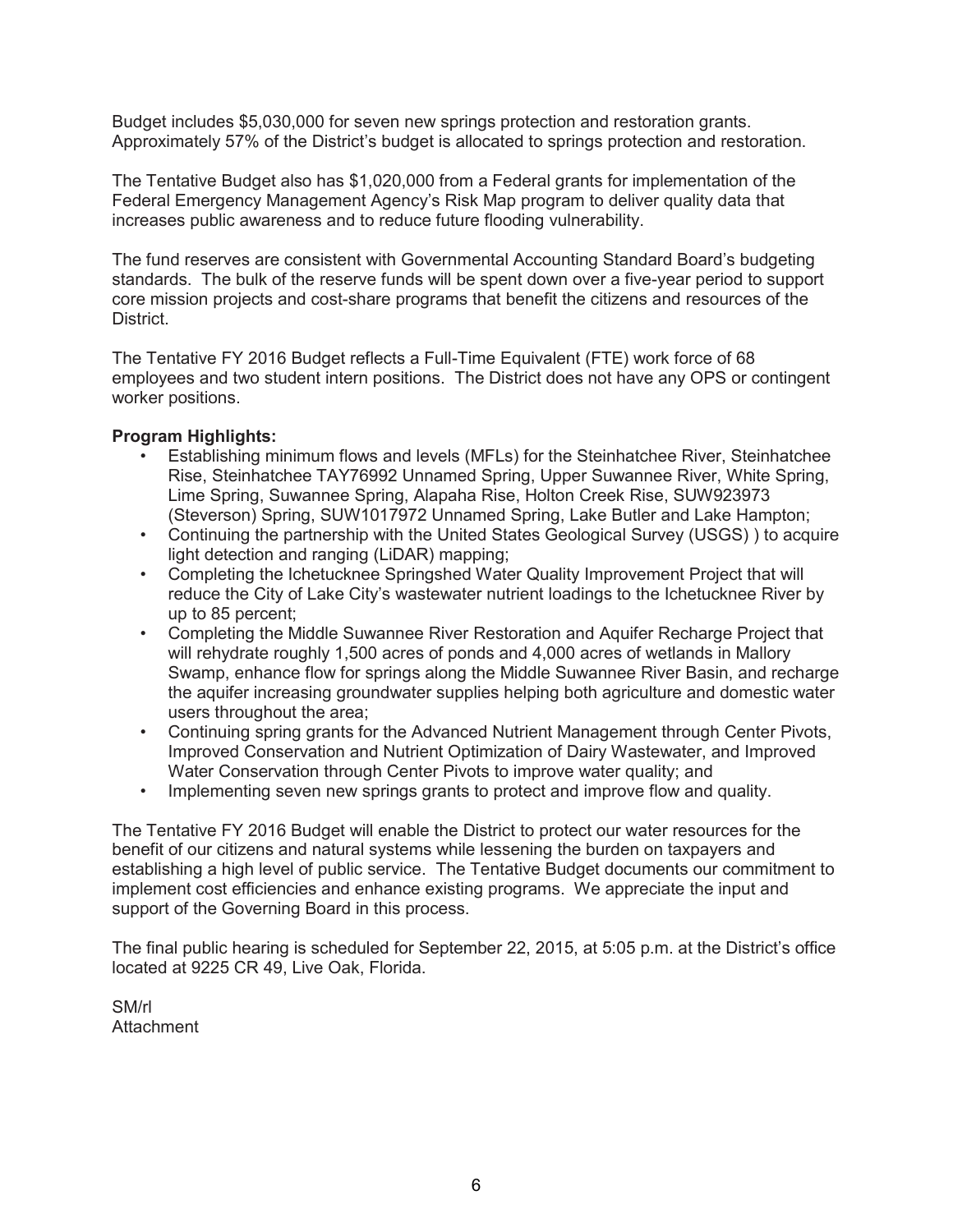#### **SUWANNEE RIVER WATER MANAGEMENT DISTRICT RESOLUTION NUMBER 2015-22**

#### **ADOPTION OF TENTATIVE BUDGET FOR FISCAL YEAR 2015-2016**

**WHEREAS,** Chapters 200 and 373, Florida Statutes, require that the Governing Board of the Suwannee River Water Management District (District) adopt a tentative budget for the District for each fiscal year; and

**WHEREAS,** the Governing Board of the District, after careful consideration and study, has caused to be prepared a tentative budget, including all items that are necessary and proper as provided by law for the District, for the ensuing fiscal year beginning October 1, 2015, and ending September 30, 2016, as provided for in Sections 200.065, 218.33, and 373.536, Florida Statutes; and

**WHEREAS,** notices of proposed property taxes, advising of date, time and place of the first public budget hearing, were prepared and mailed, pursuant to Section 200.065, Florida Statutes, by the county property appraisers of each county within the District; and

**WHEREAS,** the first public hearing on the tentative millage rate and budget was held by the Governing Board of the District at 9925 County Road 49, Live Oak, Florida, on September 8, 2015, commencing at 5:05 p.m. as provided in the notice; and

**WHEREAS,** the Governing Board of the District, prior to adopting a tentative budget, has adopted Resolution Number 2015-21, Adoption of Tentative Millage Rate for Fiscal Year 2015-2016, which established the tentative millage levy for Fiscal Year 2015-2016 as provided for in Sections 200.065, 373.503 and 373.536, Florida Statutes.

**THEREFORE, BE IT RESOLVED;** by the Governing Board of the Suwannee River Water Management District that:

That the attached budget is hereby adopted as the tentative budget of the District for the fiscal year beginning October 1, 2015, and ending September 30, 2016, as the tentative operating and fiscal guide of the District for the upcoming fiscal year.

#### **PASSED AND ADOPTED THIS 8TH DAY of SEPTEMBER, 2015.**

\_\_\_\_\_\_\_\_\_\_\_\_\_\_\_\_\_\_\_\_\_\_\_\_\_\_\_\_\_\_\_\_\_\_\_\_\_\_

#### **SUWANNEE RIVER WATER MANAGEMENT DISTRICT BY ITS GOVERNING BOARD**

#### **MEMBERS OF THE BOARD:**

**DON QUINCEY, CHAIR ALPHONAS ALEXANDER, VICE CHAIR VIRGINIA H. JOHNS, SECRETARY/TREASURER KEVIN W. BROWN GEORGE M. COLE GARY JONES VIRGINIA SANCHEZ RICHARD SCHWAB BRADLEY WILLIAMS** 

**ATTEST:**